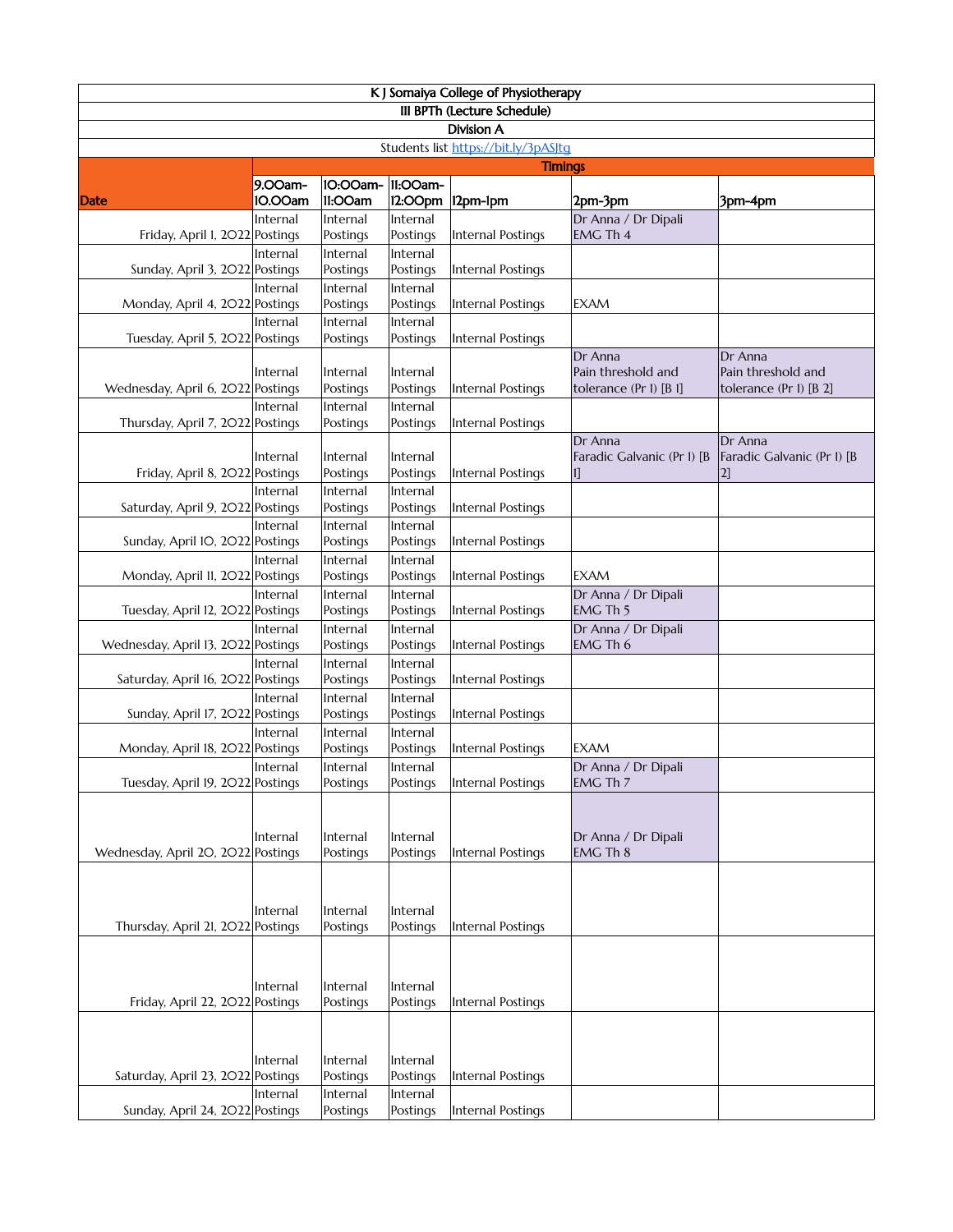| K J Somaiya College of Physiotherapy |                |          |          |                   |             |         |  |  |
|--------------------------------------|----------------|----------|----------|-------------------|-------------|---------|--|--|
| III BPTh (Lecture Schedule)          |                |          |          |                   |             |         |  |  |
| <b>Division A</b>                    |                |          |          |                   |             |         |  |  |
| Students list https://bit.ly/3pASJtq |                |          |          |                   |             |         |  |  |
|                                      | <b>Timings</b> |          |          |                   |             |         |  |  |
|                                      | 9.00am-        | 10:00am- | 11:00am- |                   |             |         |  |  |
| Date                                 | 10.00am        | 11:00am  |          | 12:00pm 12pm-1pm  | 2pm-3pm     | 3pm-4pm |  |  |
|                                      |                |          |          |                   |             |         |  |  |
|                                      |                |          |          |                   |             |         |  |  |
|                                      | Internal       | Internal | Internal |                   |             |         |  |  |
| Monday, April 25, 2022 Postings      |                | Postings | Postings | Internal Postings | <b>EXAM</b> |         |  |  |
|                                      | Internal       | Internal | Internal |                   |             |         |  |  |
| Tuesday, April 26, 2022 Postings     |                | Postings | Postings | Internal Postings |             |         |  |  |
|                                      | Internal       | Internal | Internal |                   |             |         |  |  |
| Wednesday, April 27, 2022 Postings   |                | Postings | Postings | Internal Postings |             |         |  |  |
|                                      | Internal       | Internal | Internal |                   |             |         |  |  |
| Thursday, April 28, 2022 Postings    |                | Postings | Postings | Internal Postings |             |         |  |  |
|                                      | Internal       | Internal | Internal |                   |             |         |  |  |
| Friday, April 29, 2022 Postings      |                | Postings | Postings | Internal Postings |             |         |  |  |
|                                      | Internal       | Internal | Internal |                   |             |         |  |  |
| Saturday, April 30, 2022 Postings    |                | Postings | Postings | Internal Postings |             |         |  |  |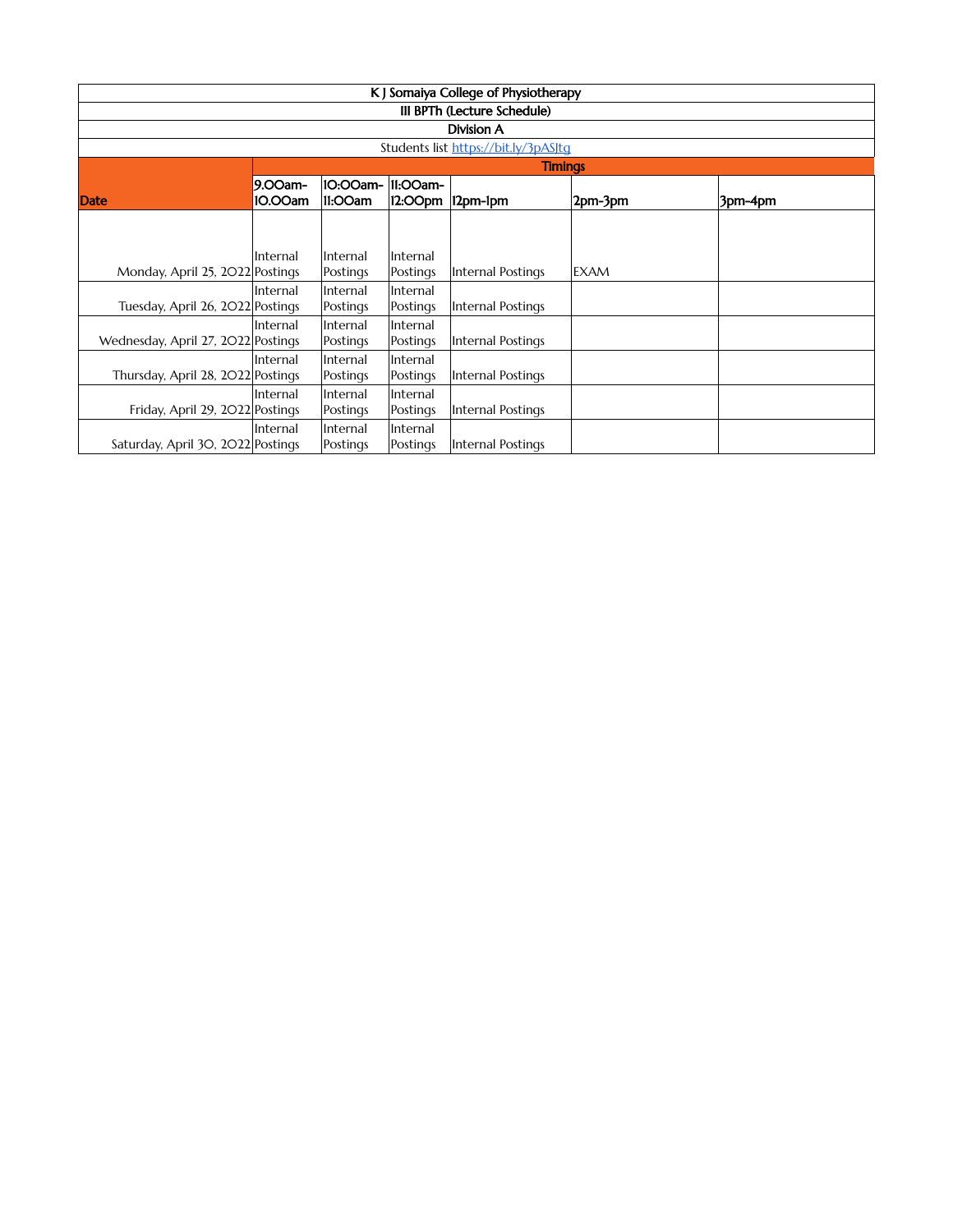| K J Somaiya College of Physiotherapy             |                      |                      |                      |                                     |                                            |                                            |  |  |  |
|--------------------------------------------------|----------------------|----------------------|----------------------|-------------------------------------|--------------------------------------------|--------------------------------------------|--|--|--|
| III BPTh (Lecture Schedule)<br><b>Division B</b> |                      |                      |                      |                                     |                                            |                                            |  |  |  |
|                                                  |                      |                      |                      | Students listhttps://bit.ly/3pASJtg |                                            |                                            |  |  |  |
|                                                  | <b>Timings</b>       |                      |                      |                                     |                                            |                                            |  |  |  |
| Date                                             | 9.00am-<br>10.00am   | 10:00am-<br>11:00am  | 11:00am-<br>12:00pm  | 12pm-1pm                            | 2pm-3pm                                    | 3pm-4pm                                    |  |  |  |
| Friday, April I, 2022                            | Internal<br>Postings | Internal<br>Postings | Internal<br>Postings | Internal<br>Postings                |                                            | Dr Anna / Dr Dipali EMG 5                  |  |  |  |
| Monday, April 4, 2022                            | Internal<br>Postings | Internal<br>Postings | Internal<br>Postings | Internal<br>Postings                | <b>EXAM</b>                                |                                            |  |  |  |
| Tuesday, April 5, 2022                           | Internal<br>Postings | Internal<br>Postings | Internal<br>Postings | Internal<br>Postings                | DR Anna Faradic Galvanic<br>pr             | DR Anna Faradic Galvanic<br>pr             |  |  |  |
| Wednesday, April 6, 2022                         | Internal<br>Postings | Internal<br>Postings | Internal<br>Postings | Internal<br>Postings                |                                            |                                            |  |  |  |
| Thursday, April 7, 2022                          | Internal<br>Postings | Internal<br>Postings | Internal<br>Postings | Internal<br>Postings                | Dr Anna Pain threshold<br>and tolerance pr | Dr Anna Pain threshold<br>and tolerance pr |  |  |  |
| Friday, April 8, 2022                            | Internal<br>Postings | Internal<br>Postings | Internal<br>Postings | Internal<br>Postings                |                                            |                                            |  |  |  |
| Saturday, April 9, 2022                          | Internal<br>Postings | Internal<br>Postings | Internal<br>Postings | Internal<br>Postings                |                                            |                                            |  |  |  |
| Monday, April II, 2022                           | Internal<br>Postings | Internal<br>Postings | Internal<br>Postings | Internal<br>Postings                | <b>EXAM</b>                                |                                            |  |  |  |
| Tuesday, April 12, 2022                          | Internal<br>Postings | Internal<br>Postings | Internal<br>Postings | Internal<br>Postings                |                                            | Dr Anna / Dr Dipali<br>EMG Th 6            |  |  |  |
| Wednesday, April 13, 2022                        | Internal<br>Postings | Internal<br>Postings | Internal<br>Postings | Internal<br>Postings                |                                            | Dr Anna / Dr Dipali<br>EMG Th 7            |  |  |  |
| Saturday, April 16, 2022                         | Internal<br>Postings | Internal<br>Postings | Internal<br>Postings | Internal<br>Postings                |                                            |                                            |  |  |  |
| Monday, April 18, 2022                           | Internal<br>Postings | Internal<br>Postings | Internal<br>Postings | Internal<br>Postings                | <b>EXAM</b>                                |                                            |  |  |  |
| Tuesday, April 19, 2022                          | Internal<br>Postings | Internal<br>Postings | Internal<br>Postings | Internal<br>Postings                |                                            | Dr Anna / Dr Dipali EMG                    |  |  |  |
| Wednesday, April 20, 2022                        | Internal<br>Postings | Internal<br>Postings | Internal<br>Postings | Internal<br>Postings                |                                            |                                            |  |  |  |
| Thursday, April 21, 2022                         | Internal<br>Postings | Internal<br>Postings | Internal<br>Postings | Internal<br>Postings                |                                            |                                            |  |  |  |
| Friday, April 22, 2022                           | Internal<br>Postings | Internal<br>Postings | Internal<br>Postings | Internal<br>Postings                |                                            |                                            |  |  |  |
| Saturday, April 23, 2022                         | Internal<br>Postings | Internal<br>Postings | Internal<br>Postings | Internal<br>Postings                |                                            |                                            |  |  |  |